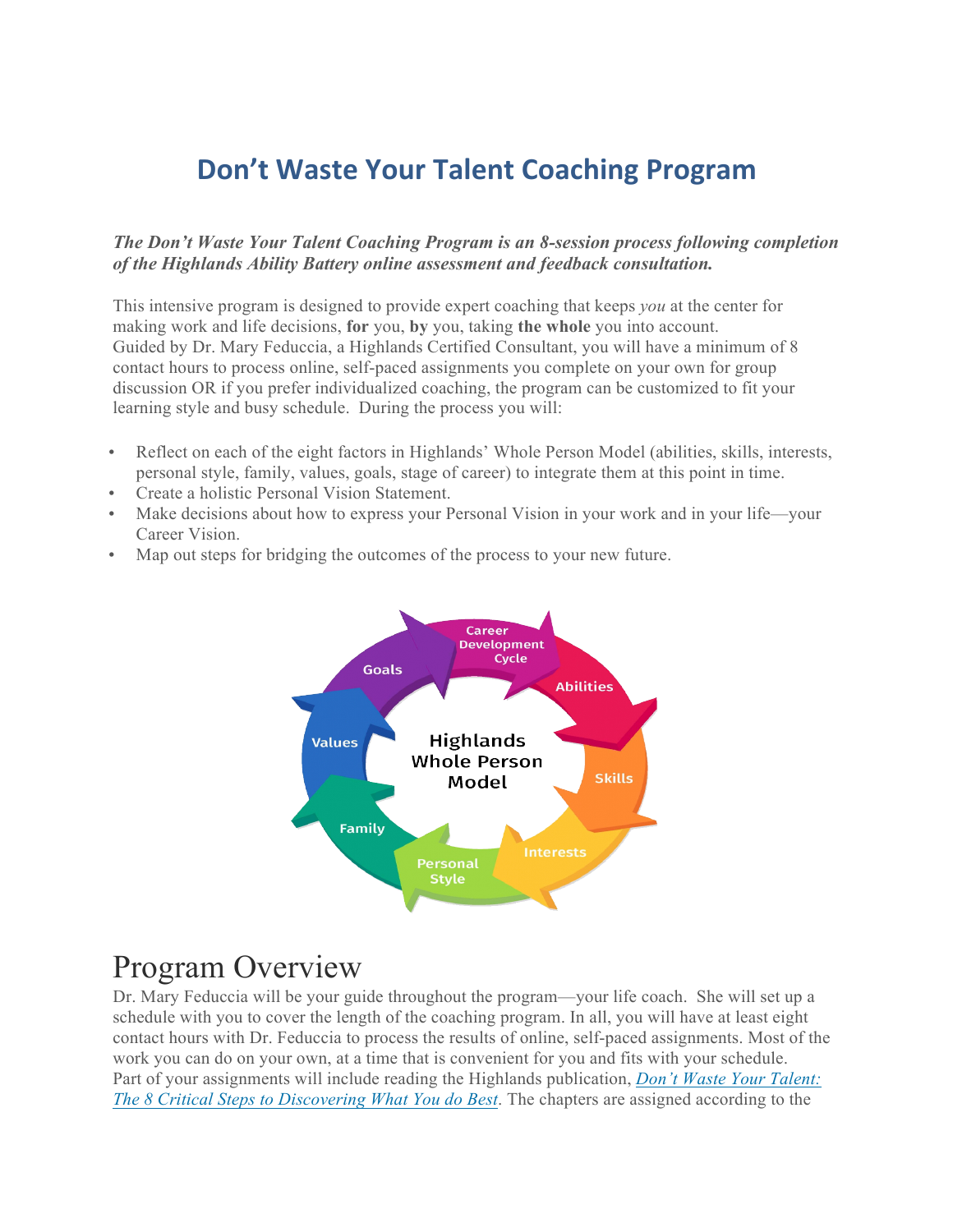exercises and topics that you complete. This book is a rich resource filled with stories of people who have already gone through the program (originally in a 10-12 week, in-person format). Learning about their process provides authentic and relevant connections to the work that you'll be doing. And regular meetings with Dr. Feduccia ensure that you will move through the assignments at an agreedupon pace and finish strong, completing all of the program objectives.

# Program Objectives

- Unearth or raise self-awareness about the whole you so *you* can be the driver of your decisionmaking.
- Actively and systematically interact with the 8 factors in the Highlands' whole-person model of life and career decision-making.
- Build in accountability for progress by working with Dr. Feduccia.
- Receive the support of an objective partner (Dr. Feduccia) who is outside of your current "system."
- Understand and articulate *your* priorities so that you can convey them to others at work and at home.
- Create a Personal Vision—your key to moving from stress to balance.
- Apply your Personal Vision to your career by developing a Career Vision.
- Become comfortable with a reflection process that can be used to make future decisions as well as those you are facing now.

## What can I expect to gain from the program?

At the end of the program, you will have so much more than simply a list of potential career areas that might be a good fit. Alongside the process of developing your Personal Vision, Dr. Feduccia will also guide you in applying your HAB results to real-life situations. You will walk away with concrete, practical advice that can improve every working day for the rest of your life.

And while many people sign up for the program because they are at a Turning Point in their career lives, they find that they walk away with something that goes far deeper than simply directing their next one or two steps. The process of taking inventory of your life and methodically thinking through each of the eight elements of the Whole Person Model means that you will always have a reference point and guide for whatever the future brings.

## How will my life be different as a result?

You won't have to fear employment changes that are beyond your control. Instead, you can *take* control by developing a Personal Vision that will guide you throughout the rest of life's turning points. People have many reasons for choosing and changing careers, but it's rare for someone to deliberately take stock of every aspect of their lives in a productive and focused manner. The advantage you gain by doing that, both in peace of mind and future direction, is priceless.